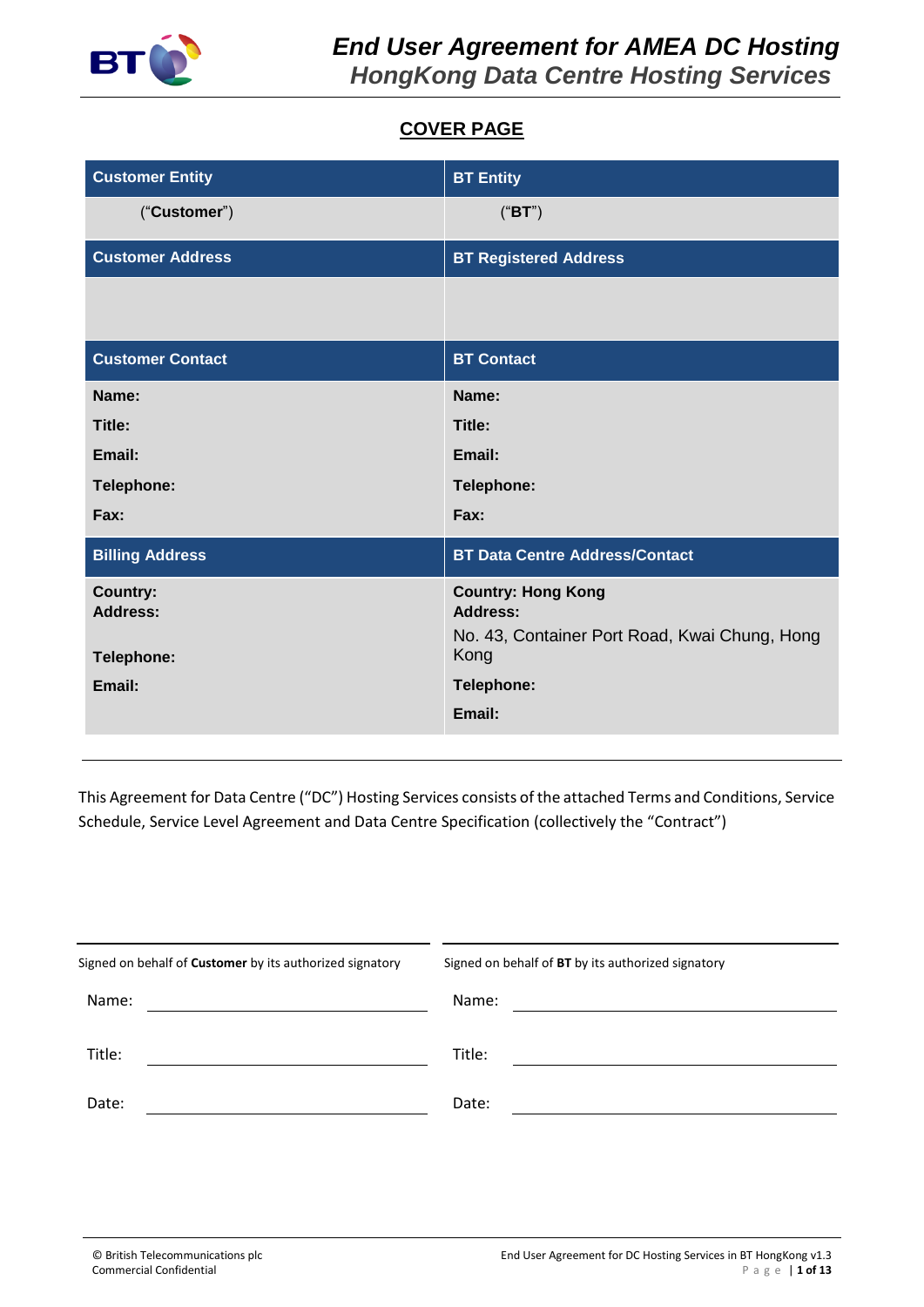

# **BT DATA CENTRE HOSTING SERVICE SCHEDULE**

# **SUMMARY OF CONTENTS – SERVICE SCHEDULE**

- 1 Service Description
- 2 Use of Customer Space
- 3 BT's Responsibilities
- 4 The Customer's Responsibilities
- 5 Customer Equipment
- 6 Early Termination
- 6 Title
- 7 No Lease
- 8 SLA

## **1. SERVICE DESCRIPTION**

#### **1.1. Overview**

The Service is the provision of a Footprint (or Footprints) in a Site in a controlled environment suitable for the installation of Customer Equipment. Additional optional components are required as indicated in this Service Schedule and will be set out in the relevant Order accompanying any Customer order. The parties note that the Customer may require additional services or terms that are not contemplated by this Service Schedule and these will be discussed and agreed on a case by case basis at the time of placing an Order. Any such changes will be either set out in the Order or will be dealt with by way of variation to this Service Schedule.

## **1.2. Core Service Components**

The Site shall have the minimum Core Service Components listed below and shall comply with the attached detailed Data Centre Specification.

## **1.2.1. Rack Space (or Footprints)**

- a) The Service will include a minimum of one Rack Space. The number of Rack Space to be supplied to the Customer is set out in the Charges Document.
- b) Each Rack Space will be on a raised floor at the selected Site. The dimension of size 600 mm width, 1100 mm depth, of maximum height 45U.
- c) Each Rack Space will be provisioned with standard dual power source and bundled power consumption stated in the Charges Document and additional power can be provisioned upon request.
- d) The minimum floor load bearing capacity for each Footprint is 12kPa (approximate 1200kg/sq.m.)

## **1.2.2. Environment**

The Site offers the following support facilities:

- a) Raised floor airflow cooling supplied to each Footprint;
- b) maintenance of an average room air temperature at 22 degrees Centigrade within a tolerance of plus or minus 2 degrees Centigrade; and
- c) A measured & recorded relative humidity to be delivered at 50% with a tolerance of plus or minus 10%; and
- d) Cooling for a heat load of 2KW per square metre. This equates to approximately 3.5kW of cooling for each Rack.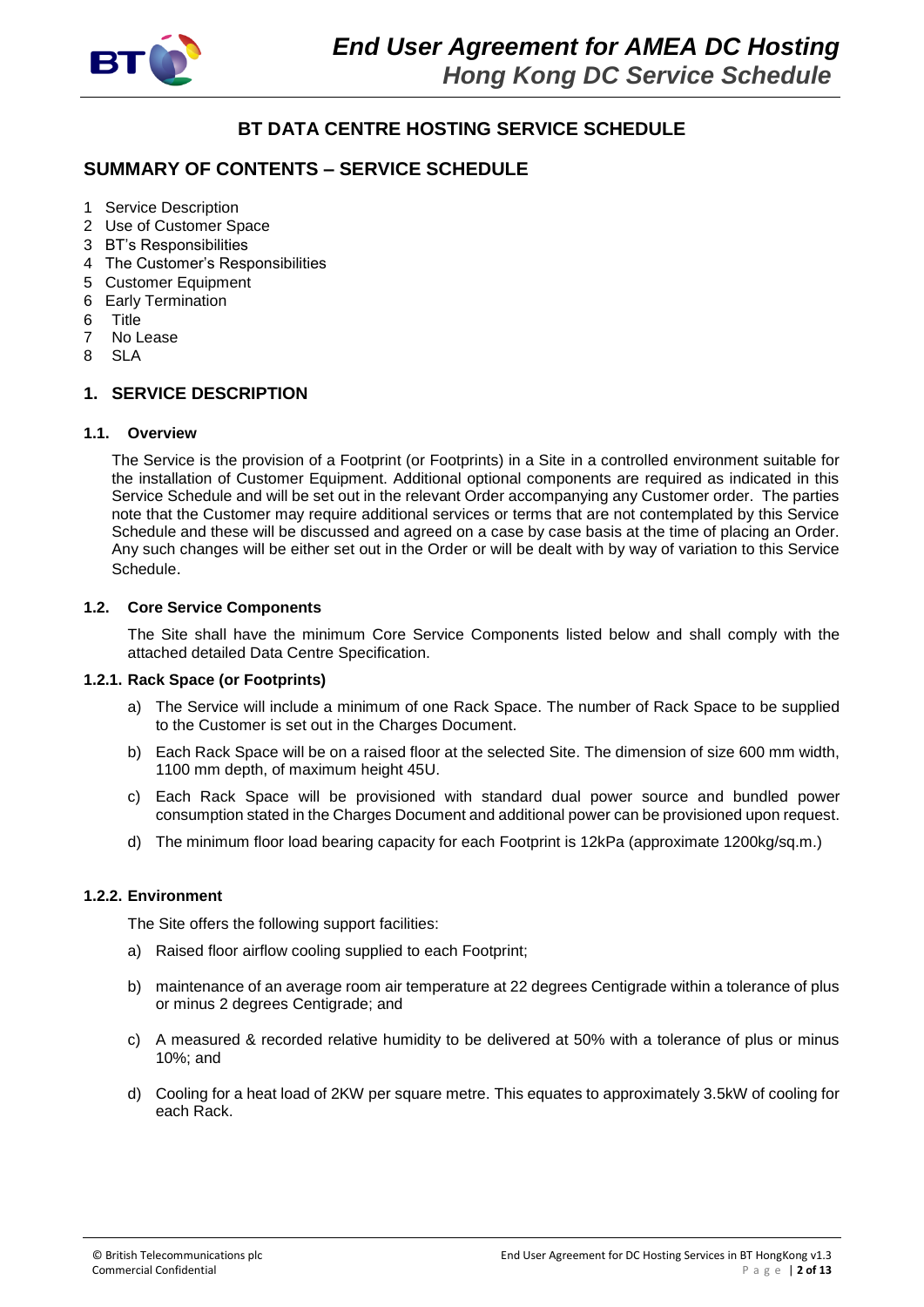

## **1.2.3. Fire Detection and Suppression**

Each Site will be equipped with:

- (a) Very Early Smoke Detection Apparatus (VESDA);
- (b) monitoring and alarm equipment;
- (c) portable fire extinguishers; and
- (d) FM200 fire suppression system

#### **1.2.4. Site Security**

Security Guards - Security guards or personnel will patrol the Site(s) 24x7x365.

The Site(s) should be monitored by closed circuit TV cameras with alarms interconnected to an on-site monitoring system & recording system. CCTV cameras will be positioned at all ingress and egress sites external to the building and at the data hall (s).

#### **1.2.5. Procedure for Access to Sites with Security Guards**

- (a) A documented process for allowing access to the Site by Authorized Persons shall be documented by the parties. Upon arrival, Authorized Persons will be checked in against the required logs and asked to provide identification in the form of a valid identity card. Authorized Persons will be checked against a Supplier/ BT authorised list before entry is permitted; and
- (b) Site Owner representative will direct the Authorized Persons to the Footprint. The on site activities would be closely monitored. After completion of the work, the Authorized Persons could leave the site and return security pass card (if applicable).
- (c) Authorized Persons will comply with the data centre security policy attached in Annex 3 of this Schedule at each co-location property and Site.

#### **1.2.6. Power**

- (a) Site Owner will provide electrical supplies to the Rack which can be fed from two independent PDUs and UPS systems. The power rating at each Rack (per feed) will be 220V AC.
- (b) The standard rack includes 12+12 way BS1363 power bars. The recommended power load of full rack is 4kVA. Higher power capacity of full rack can be provided upon request and additional cooling enhancement may be applied.
- (c) Electrical feeds to Racks will be backed up by the use of a standby generator and uninterrupted power supplies.
- (d) The basic offer of each footprint is committed power model (2KVA / footprint minimum).

#### **1.3. Optional Components**

The following Service options are applicable to the Customer when specified in the Charges Document or Order Form.

#### **1.3.1. Remote Hands**

- **1.3.1.1.** This Service option is only available to Customers who order a Rack to be supplied by BT for use in the Rack Space.
- **1.3.1.2.** "Remote Hands" means assistance by BT or the Site Owner to carry out routine tasks on behalf of the Customer at the nominated Rack Space in accordance with the Customer's instructions.
- **1.3.1.3.** BT offer the following options of the "Remote Hands Tasks" for the Customer to consider:
	- i. Basic Remote Hands Services will be provided by BT or BT approved contractor to carry out routine tasks listed in below table at the request of an authorised Customer Personnel.
	- ii. Basic Remote Hands Services must be available  $24 \times 7 \times 365$ , with a response time of 30 minutes for each registered request.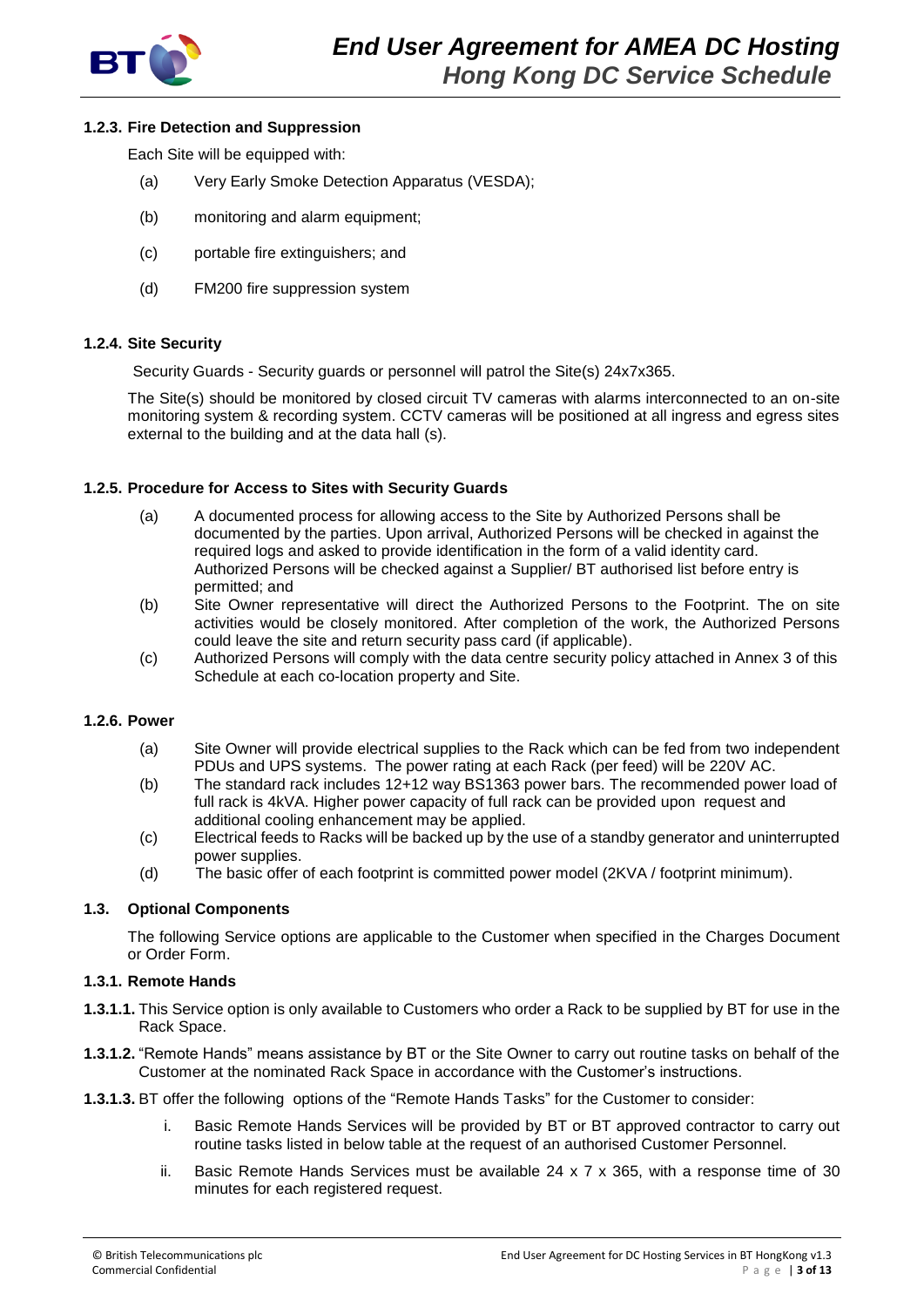

- iii. Basic Remote Hands Service is provided on a monthly basis with the subscribed number of hours per month ("**Remote Hands Service Quota**") in the Charges Document or Order Form confirmed by Customer.
- iv. Each request to perform any Basic Remote Hands Tasks will be classified as taking sixty (60) minutes and will be deducted from the Remote Hands Service Quota accordingly.
- v. Requests to perform Remote Hands Tasks in excess of the Remote Hands Service Quota will be subject to an additional charge.
- vi. Standard Bundled Basic Remote Hands support time is usually in 2, 4 or 8 hours per month
- vii. Subsequent Basic Remote Hands support time may be purchased in 1 hour blocks.

| S/N           | <b>Task Activity</b>                                                                                 | <b>Support Hours</b> |
|---------------|------------------------------------------------------------------------------------------------------|----------------------|
| 1             | Pushing a button, toggling switches                                                                  | 24 x 7 x 365         |
| $\mathcal{P}$ | Power cycling a router, server, switch or<br>other piece of Customer equipment                       | 24 x 7 x 365         |
| 3             | Providing visual verifications and inspection<br>(remote eyes) to assist troubleshooting<br>efforts: | 24 x 7 x 365         |
| 4             | <b>Relaying Customer Equipment status;</b>                                                           | 24 x 7 x 365         |
| 5             | Observation and reporting of status<br>indicators or displays                                        | 24 x 7 x 365         |
| 6             | Checking cables and equipment are secured                                                            | 24 x 7 x 365         |
| 7             | Checking on local environment in facility<br>management premises                                     | 24 x 7 x 365         |

viii. The Customer acknowledges that BT shall not be liable or responsible for any downtime caused by the above Basic Remote Hands Task 1 and 2, including any wrong instruction provided by the Customer or Customer's authorised representative.

## **1.3.2. Storage of Customer Equipment**

- a) Staging Room outside the computer hall at the Site can be served as short term storage of equipment delivered to the Site but not able to be installed immediately including Racks, Internal Cabling, servers, monitors, routers, firewalls or equipment related thereto ("**Stored Equipment**").
- b) Subject to confirmation from the DC Helpdesk Centre that space is available, the Stored Equipment can only allow to store up to a maximum of one (1) request per week for a maximum storage period of Three (3) days. Storage requirement beyond Three (3) days will be charged extra.
- c) For the avoidance of doubt, this Service option does not include the checking, unpacking or installation by BT of the Stored Equipment.

## **1.3.3. Cabling Connection**

- a) BT or BT approved contractor is able to provide the cabling connection at the Site from the Customer's Rack Space to the following destinations which are chargeable to the Customer:
	- i. To the Site Meet-Me-Room (MMR), term as "**Cross Connection from Hosted Rack to MMR**"
	- ii. To another Rack Space

 Each standard cabling connection for above a(i), a(ii) with 1 physical which can be either UTP (CAT5/CAT6) or Single Mode/Multi Mode Fiber.

- b) BT will schedule all overhead or under floor cabling work within the Site outside of Business Hours for operational and safety reasons.
- c) BT reserves the right to make an additional charge for any cabling work where as a result of a request or requirement by the Customer.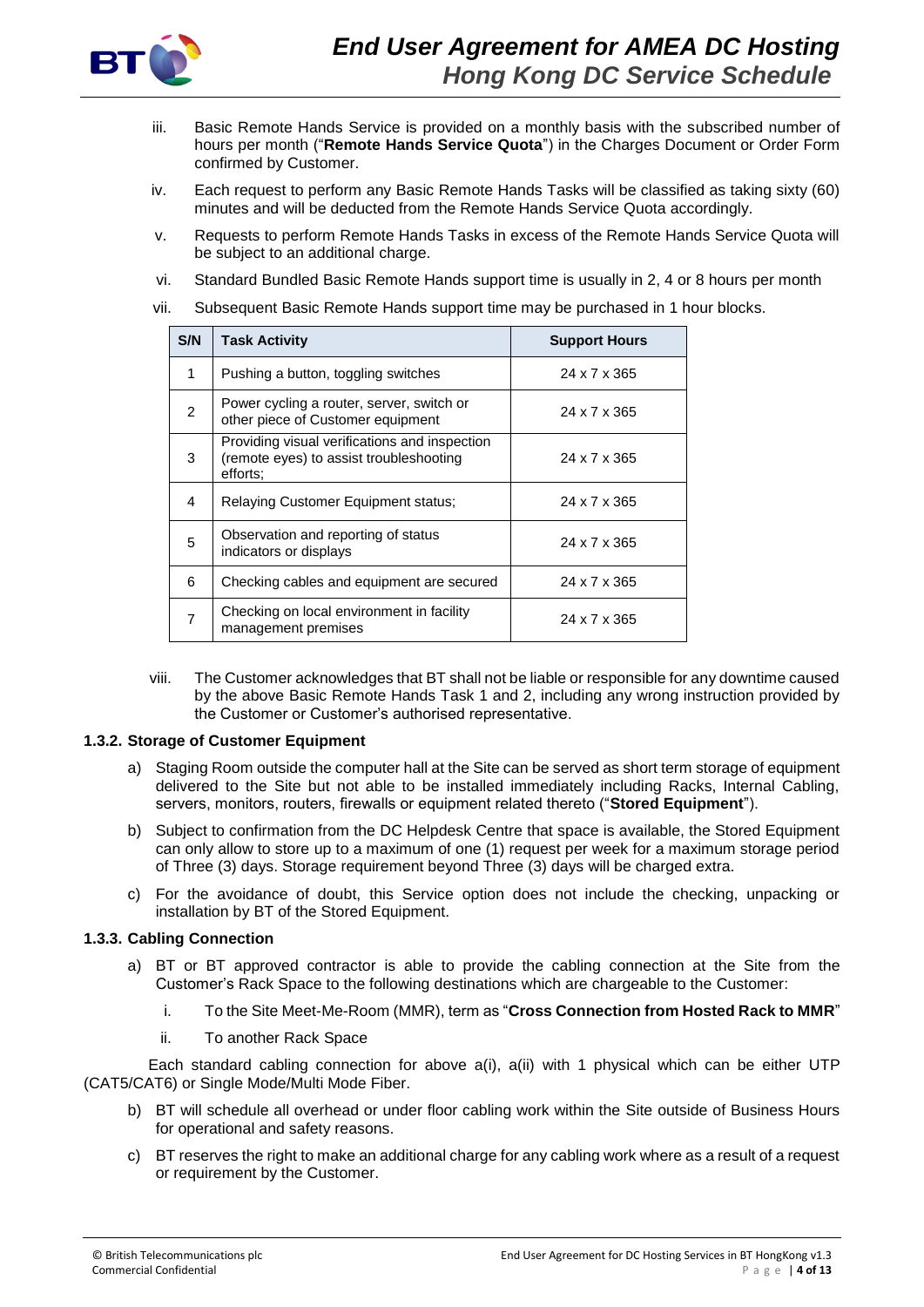

# **2. Use of Customer Space**

The Customer acknowledges and agrees that nothing in this Service Schedule is intended to create any relationship of landlord and tenant between BT and the Customer and the Customer will have no right of exclusive possession of nor prohibit or restrict entry to the Rack Space by BT. BT will at all times retain control of, and all legal interest in the Rack Space and the Customer will not use the Rack Space or the Site for any purpose other than stated in this Service Schedule.

## **3. BT's Responsibilities**

## **3.1. DC Helpdesk Centre**

- **3.1.1.** BT will provide the Customer with the BT DC helpdesk contact information (either telephone or email, as appropriate) of designated contact points, collectively "**DC Helpdesk Centre**", which will be the Customer's contact points for reporting faults, making enquiries relating to the Service and, where applicable. logging Remote Hands, Visitor access and Media Handling requests 24 hours per day, 365 days a year.
- **3.1.2.** A Remote Hands request must be registered by Customer authorised personnel through the DC Helpdesk Centre contact information. Alternatively, Customer can raise the relevant Request Form to be signed off by Customer authorised person to BT. All such request will be logged and BT will use reasonable endeavours to respond within thirty (30) minutes during Business Hours.
- **3.1.3.** Any requirement for shorter respond time shall be incurred with additional charges and based on case by case basis.
- **3.1.4.** The Customer acknowledges and agrees that the DC Helpdesk Centre shall only handle fault report, logging of incidents, attending any enquiries and escalating to the relevant parties that are strictly relating to the Service stated in the signed Charges Document or Order Form. BT reserves the right to reject any request, fault report, escalation or activities that are not related to the Service, and to impose additional charges to the Customer.

## **3.2. Fault Reporting and Fault Repair**

- **3.2.1.** The Customer will provide BT with a Customer authorised person contact name and telephone number (if different from the details specified on the Charges Document or Order Form) for logging incident or fault reporting.
- **3.2.2.** The Customer authorised person will report faults in the Service to the DC Helpdesk Centre using the reporting procedures.

#### **3.3. Planned Maintenance**

- **3.3.1.** From time to time, BT or the Site Owner may schedule maintenance of the Service. Where possible Planned Maintenance will be during low traffic periods outside Business Hours. Before doing so BT will give the Customer as much notice as possible, and whenever practicable will agree with the Customer when the Service will be suspended.
- **3.3.2.** BT aims to give the Customer a minimum of seventy-two (72) hours prior notice before conducting Planned Maintenance.
- **3.3.3.** BT shall have no liability to the Customer for interruptions of the Service due to maintenance activities carried out in a case of emergency or interruptions due to Planned Maintenance.
- **3.3.4.** BT will use reasonable endeavours to schedule all cabling work within the Site, including any electrical work that affect the facility backbone, outside of Business Hours for operational and safety reasons.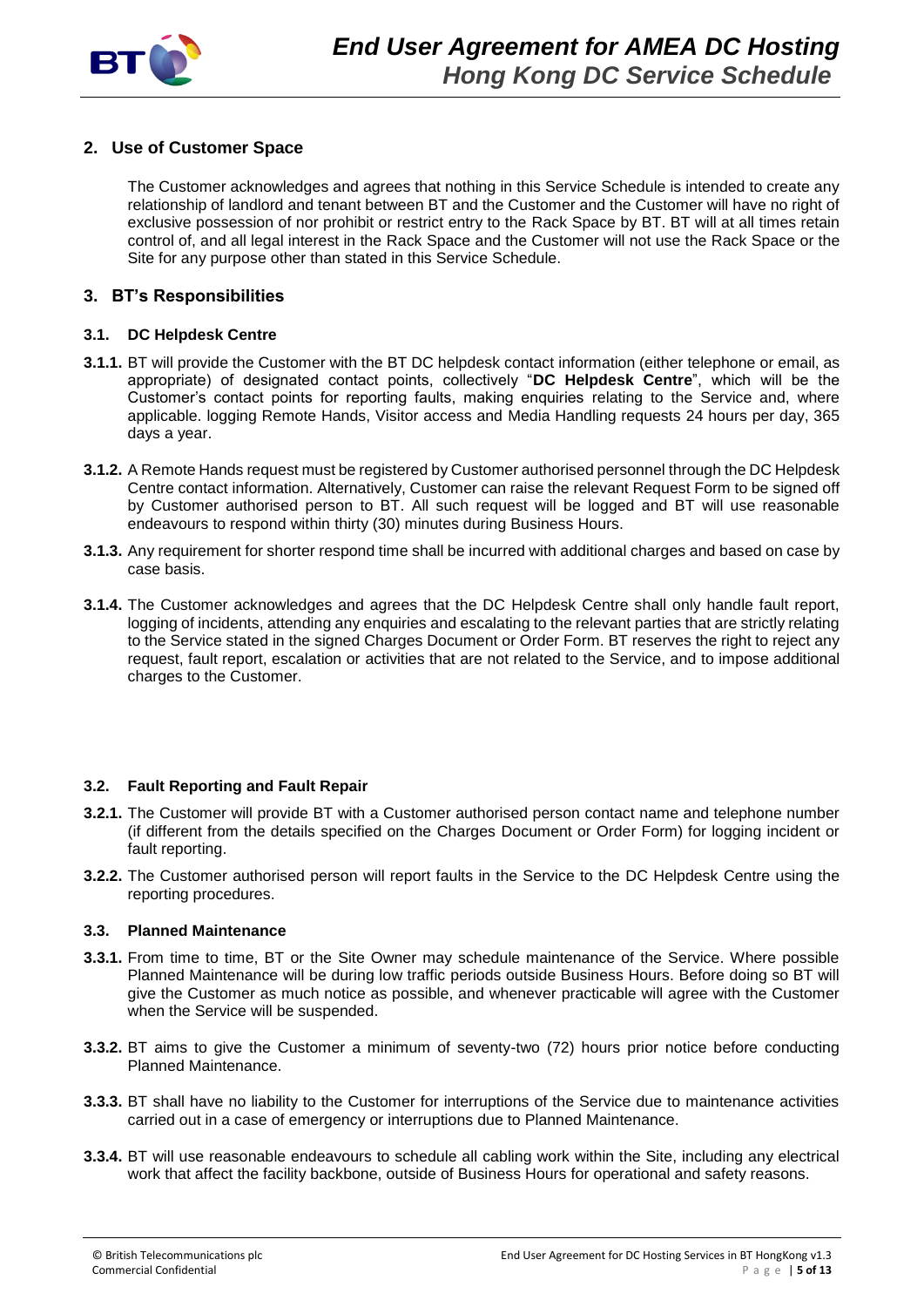

# **4. The Customer's Responsibilities**

## **4.1. Administration**

- **4.1.1.** The Customer acknowledges that the Site and its facilities including the Customer Equipment may be subject to laws, regulations and guidelines governing environmental impact, electromagnetic interference, electromagnetic compatibility, hazardous materials, labelling and the like. The Customer will, therefore, ensure compliance with the Supplier's requirements in this respect in relation to the Customer Equipment, insofar as it is set forth in this Service Schedule.
- **4.1.2.** The Customer shall ensure that the Customer Equipment is used in accordance with the terms of this service schedule, the Agreement & an applicable law.
- **4.1.3.** The Customer must, and must ensure that its employees, contractors and representatives:
	- (i) keep the Footprint safe and compliant with all relevant occupational health and safety laws applicable;
	- (ii) not change, modify or interfere with the fabric of the Site or its systems (including the use of wall, floor or ceiling fastening devices, drilling of holes in the same floor or to seek to access the below floor or above ceiling spaces within the Site) except with the prior written approval of the Supplier to do so; and
	- (iii) not manipulate, adjust or otherwise interfere with any Supplier equipment or third party equipment within the Site.
- **4.1.4.** The Customer must always provide BT with the relevant signed document from Customer authorised person for any confirmation of order of BT Services, including termination of contract, without which BT is unable to proceed.
- **4.1.5.** The Customer will provide BT with at least an official email from Customer authorised person and follow up with the relevant signed authorised document or form for any request raised by the Customer so as to enable BT to process and carry out the required activities.
- **4.1.6.** The Customer will provide BT with the name(s) of the authorised individual(s) to contact (typically Primary and Secondary personnel) for service management matters ("Customer Contact") and all requisite contact details as set out in the Customer Contact Form. The Customer will notify BT of any changes to the Customer Contact details in writing as soon as practicable. The Customer Contact will be responsible for any issues relating to the Service, including providing BT assistance and information during implementation of the Service, reporting of any fault in the Service and for all subsequent fault management communications between BT and the Customer. The Customer Contact will be available 24x7x365. The Customer acknowledges that if the Customer Contact is not available at all such times, BT may not be able to meet the applicable response and restoration times (including any referred to in any applicable Service Level Agreement).
- **4.1.7.** The Customer acknowledges that BT is entitled to treat instructions from the Customer Contact regarding the Service as bona fide authorised requests for and on behalf of the Customer.
- **4.1.8.** In the event that any IP Address(es) assigned by the Supplier is/are used with the Customer Equipment, the Customer must strictly manage such IP Address(es) and ensure the use of such IP Address(es) does not violate any Applicable Law
- **4.1.9.** BT or Site Owner may, with the prior consent of the Customer and without such consent in an emergency situation, suspend operation of the Customer Equipment if BT or Site Owner reasonably suspects the Equipment is interfering with the BT or Site Owner's telecommunications systems or network, other equipment in the Site or the safe and efficient operation of the Site; or is not used in accordance with the terms of this Service Schedule, the Agreement and any applicable law

# **5. Customer Equipment**

## **5.1. Installation**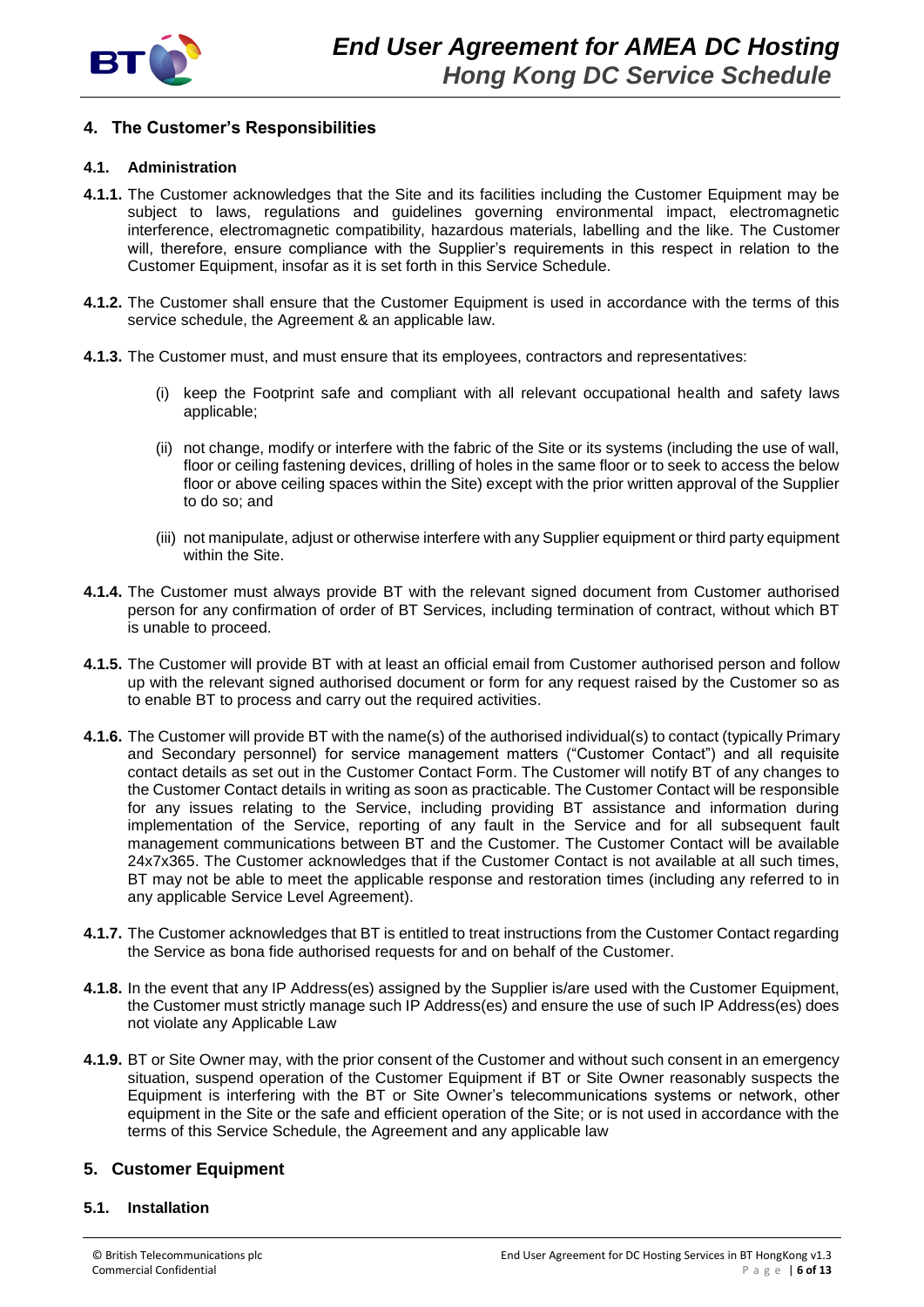

#### **5.1.1.** The Customer will:

- a) provide and install the Customer Equipment on the Rack Space(s) or in the Racks (as applicable) in accordance with this Service Schedule, the Rack Layout Diagram and the timetable agreed by BT;
- b) ensure that the Customer Equipment is always in accordance with the Rack Layout Diagram, any changes to which shall be carried out through change control and shall be subject to BT's agreement, not to be unreasonably withheld;
- c) not install any Customer Equipment which occupies more than the space available in the Location; and
- d) clearly label all Customer Equipment, Racks, shelving and components
- e) the subscribed rack are strictly not for storage of any non IT equipment.
- f) installation and collection of the Customer Equipment on the Supplier supplied racks or the racks provided by Customers (as the case may be); and
- g) installation and collection of adequate cable sustaining bars, power strips and other required accessories which shall be performed by Customer or by a Supplier approved installer either arranged by the Supplier at the Customer's request or by the Customer and in each case, at the Customer's cost
- **5.1.2.** The Customer is responsible for:
	- a) subscribing the Internal Cabling and connecting the BT Equipment to any Customer Equipment; and
	- b) all testing and maintenance of the Customer Equipment to ensure that the installation has been correctly carried out by the Customer.
	- c) keeping the site clean and tidy by removing all packages and waste

If BT or a BT approved contractor is required to provide any materials or assist the Customer with any installation work, BT reserves the right to make an additional charge for such requests.

- **5.1.3.** The Customer must not connect the Customer Equipment that consumes electrical power that exceeds the capacity level of the Power Service ordered by the Customer under this Agreement. If the Customer Equipment draws a power loading that exceeds the level specified in the Order, the Supplier will charge the Customer for the additional usage of the Power Service. If the Customer refuses to pay the charge for the additional usage of the Power Service, the Supplier shall reduce the power supplied to the Customer Equipment or disconnect some of the Customer Equipment in order to bring the power loading within the ordered Power Service.
- **5.1.4.** The Customer must not install Customer Equipment that exceeds the weight loading guidelines of the colocation facilities. If the Customer Equipment weight exceeds the maximum weight loading, the Customer must order additional Footprint or the Supplier may refuse to allow the installation of the Customer Equipment in excess of the maximum loading.
- **5.1.5.** The Customer will not permit any person other than BT or an approved contractor to make any connection or disconnection of the Customer Equipment to the power supply within the Site.
- **5.1.6.** In the event that the Customer breaches its obligations in relation to Section 5.1.1(b) of this Service Schedule, BT will notify the Customer of such breach and will give the Customer ten (10) days to rectify the situation by either;
	- a) Removing any additional Customer Equipment from the Rack Space; or
	- b) Agree and make relevant alterations to the Rack Layout Diagram with BT;

Where the Customer fails to respond to such notification, BT reserves the right to suspend the Service immediately, BT will contact the Customer to inform that suspension has occurred and the Customer will have a further five (5) days to rectify the situation. Where the Customer fails to do so, BT reserves the right to terminate this Contract with immediate effect in accordance with Clause 19.1(b) of the Terms and Conditions. For the avoidance of doubt, the Customer will remain responsible for payment of the Charges during any period of suspension.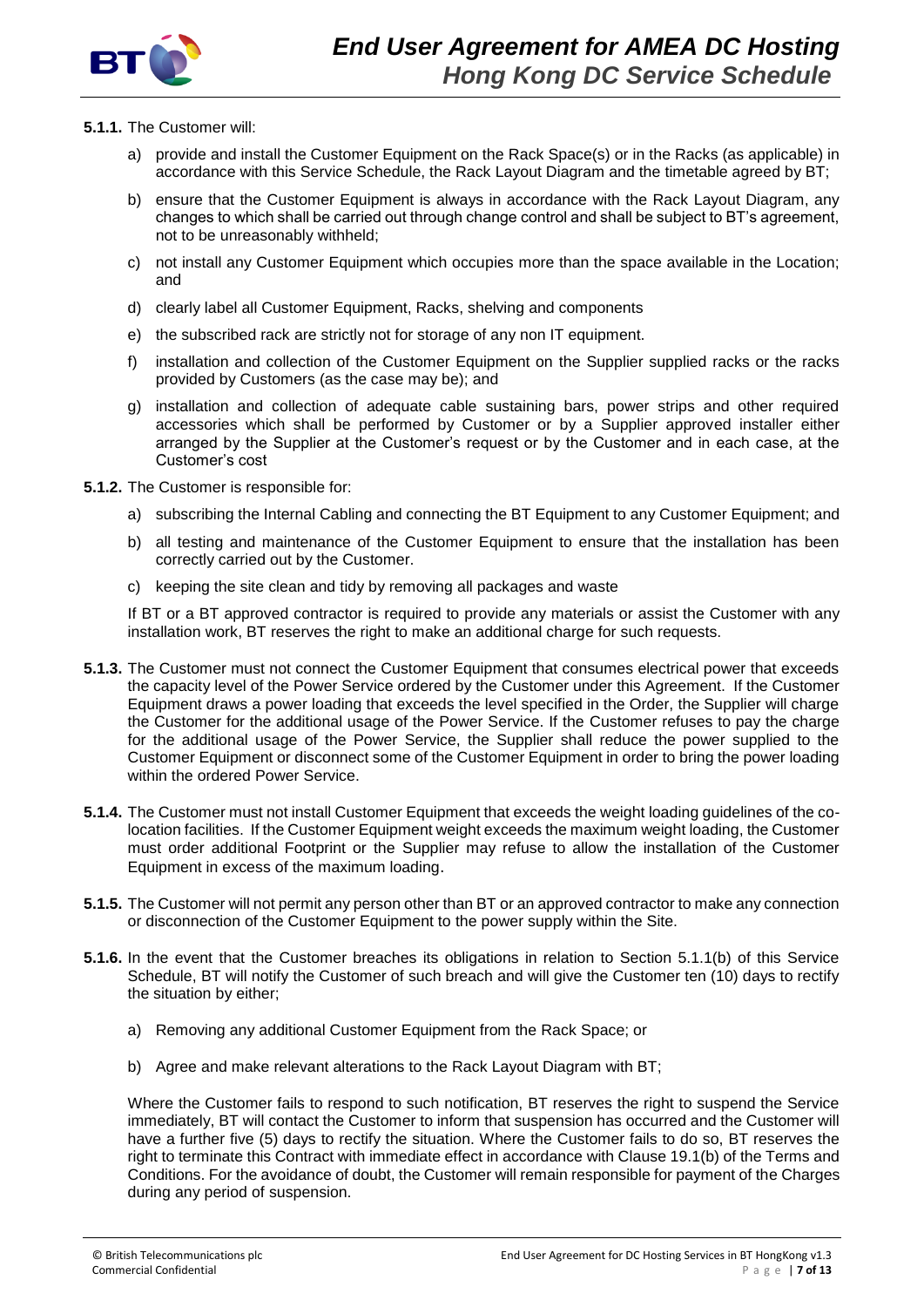

- **5.1.7.** In the event that the Customer stores Stored Equipment at the Site in accordance with Section 1.3.2 of this Service Schedule, the Customer must:
	- a) advise the DC Helpdesk Centre if the Customer wants to send Stored Equipment to the Site prior to its arrival;
	- b) observe Site specific limitations on the size and weight of the Stored Equipment to be stored and not store any flammables or liquids;
	- c) ensure that the Customer Contact and/or a Visitor is at the Site to receive the Stored Equipment. The Visitor shall be required to check and accept the Stored Equipment and move it to a safe storage location as indicated by BT. In the event that a Visitor is not at the Site to receive the Stored Equipment, BT reserves the right not to accept the Stored Equipment and remove it from the Site; and
	- d) provide BT with a full inventory of the Stored Equipment in such storage. Once BT has agreed to store the Stored Equipment, the Customer must not make any alteration to the list of Stored Equipment provided to BT. Any such alteration must be agreed with BT in advance.

#### **5.2. Maintenance**

**5.2.1.** The Customer will:

- a) maintain the Customer Equipment in good working order and keep the Location tidy and free from safety hazards at all times.
- b) ensure that no installation of, modification, alteration or addition to the Customer Equipment would result in changes to:
	- i. the floor loading that exceed the Maximum Floor Loading;
	- ii. the heat output of the Customer Equipment that exceed the Maximum Heat Output; or
	- iii. the power consumption of the Customer Equipment that exceed the Maximum Power Draw;
- c) comply with any statutes, regulations and codes of practice applicable to the Customer Equipment or the Site at all times;
- d) comply with the Site Regulations and any requirements of BT or the Site Owner (as applicable) in relation to the occupation of the Location and the Site from time to time and notified to the Customer;
- e) comply with any directions given by BT if any interference occurs between the Customer Equipment and the equipment of a third party. Should, following an investigation undertaken by BT, BT establish, in BT's sole discretion, that the interference is caused by the Customer Equipment, the Customer shall be responsible for the cost of repairing or replacing any damaged equipment belonging to any third party and shall pay such sums on demand to BT or such third party as BT may specify;
- f) not use the Site except for the retention and operation of the Customer Equipment and will make all reasonable endeavours not to cause any injury, damage, nuisance to or interfere with any person or property including (without limitation) the Site and/or any equipment owned by third parties which may from time to time be located at the Site;
- g) not make any alteration or addition (whether structural or non-structural) whatsoever in or to the Site;
- h) not use the Customer Equipment for any illegal or unlawful purpose under any applicable law or in a manner or for a purpose which constitutes a violation or infringement of a third party's rights (including intellectual property rights), or is harmful or detrimental to the reputation of BT or any other party; and
- i) make good any damage or any unauthorised alterations to the Site or equipment of any third party for which the Customer is liable within ten (10) days of a written notice from BT or the Site Owner. If the Customer fails to comply with any such notice, BT may carry out the work and the cost shall be reimbursed by the Customer on demand.
- **5.2.2.** BT reserves the right, at all times, to:
	- a) inspect and record the condition of the Location; and
	- b) repair, maintain, clean, alter or rebuild any part of the Site.
- **5.2.3.** BT reserves the right, at all times, on reasonable notice (except in cases of emergency), to;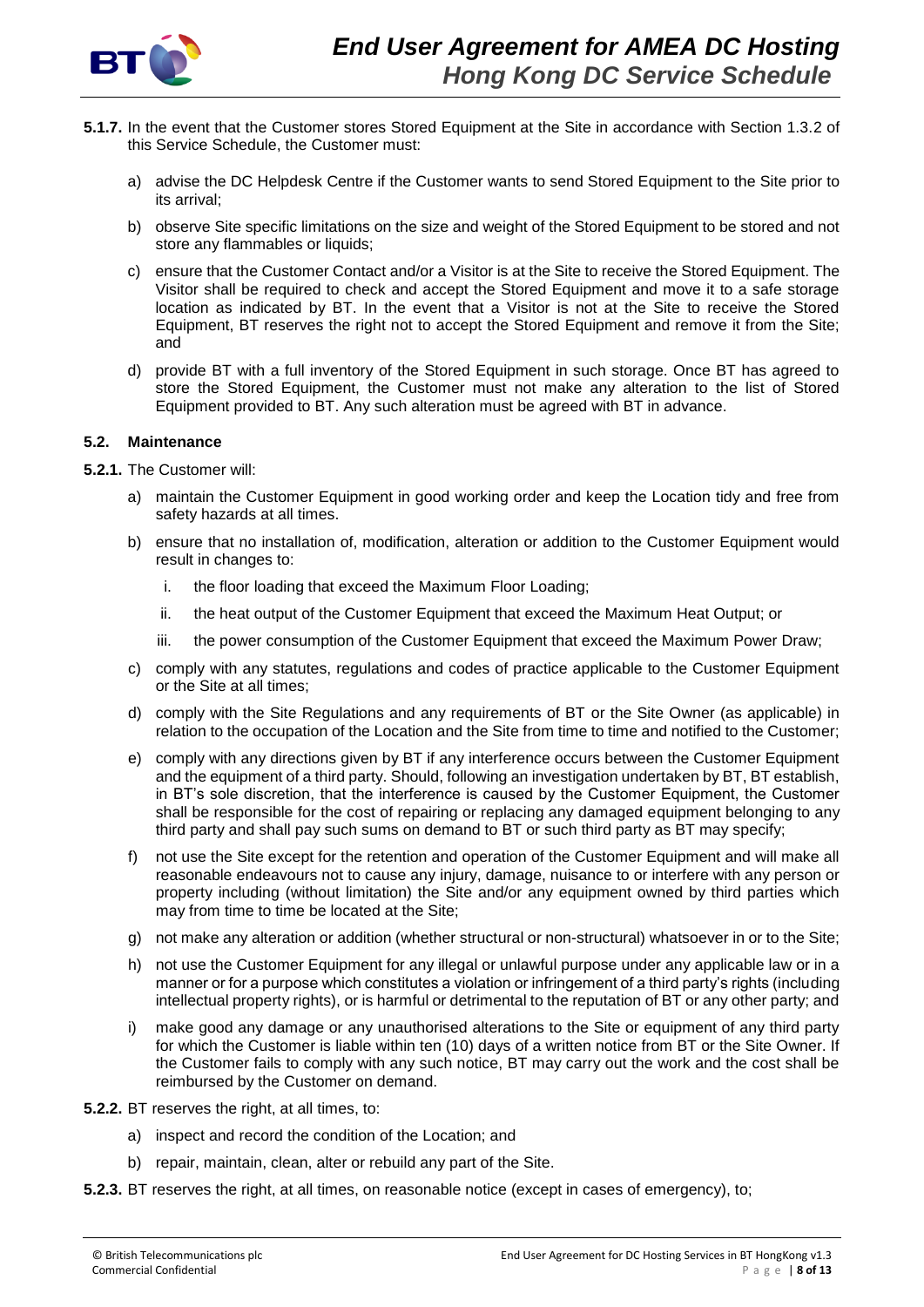

- a) remedy any breach of the Customer's obligations under this Service Schedule where the Customer fails to do so within a reasonable time of a verbal request by BT to do so at the Customer's expense; and
- b) disconnect any part of the Customer Equipment in the case of an emergency without incurring any liability to the Customer or to clients of the Customer.

## **5.3. Relocation**

- **5.3.1.** Subject to Section 5.3.2 of this Service Schedule, BT shall have the right exercisable on not less than three (3) months written notice to the Customer to require the Customer Equipment to be moved from its Rack Space and to be installed in another Rack Space in the Site for operational or any other reason. All reasonable costs and expenses incurred in connection with such relocation of the Customer Equipment shall be borne by BT.
- **5.3.2.** Without prejudice to the rights of BT pursuant to Section 5.3.1 of this Service Schedule, BT agrees that in specifying the time-scale for any relocation of the Customer Equipment, BT shall use reasonable endeavours to consult with the Customer and to specify a time-scale that causes minimum disruption to the operation of the Service and will not be liable for any interruption of the Service arising as a result of such relocation.

#### **5.4. Removal**

- **5.4.1.** Subject to clause 5.4.3, the Customer must, at its own expense, remove all Customer Equipment and Customer Cross-connects from the Footprint and Site within two (2) Business Days after the date of expiry or termination of this Agreement. The Customer shall return the Footprint to the Supplier in the same condition as it was on the service commencement date, normal wear and tear excluded.
- **5.4.2.** BT reserves the right to remove any Customer Equipment at the Customer's expense, for reasons of security, fire, hazards or breach of this Service Schedule. Where practicable, notice will be given but, in extreme emergency cases, Customer Equipment hosted in the Racks may be removed by BT without notice.
- **5.4.3.** If the Customer fails to remove the Customer Equipment on or before the Service Termination Date, the Parties shall meet to discuss remedial actions and the parties acknowledge that BT has the right to continue to charge customer in accordance with the monthly charges stipulated in the Order.
- **5.4.4.** In the event that any works are required to be carried out to reinstate the Footprint and/or any common parts damaged or altered by the Customer, the Customer shall reimburse to BT the reasonable cost of reinstatement works, such cost to be mutually agreed between the Customer and BT.

## **6. Early Termination**

**6.1.** The Charges payable by the Customer to BT upon early termination of the Service (within the Minimum Period) shall be 100% of the recurring Charges which would have been payable for the remainder of the Minimum Period had this Service Schedule not been terminated.

## **7. Title**

- **7.1.** Title to each item of the Customer Equipment remains with the Customer or its customer, representative, vendor, contractor or affiliate (as the case may be), and BT or Site Owner shall have no right, title or interest in or to the Customer Equipment, except as expressly provided in this Agreement.
- **7.2.** Title to the Footprint and other equipment that supports the provision of Footprint and the Service (including but not limited to the racks supplied by the BT or Site Owner, cable trays, patch panels, cage/room partition, electrical systems, air-conditioning systems, fire protection system, security access control system) remains with the Site Owner.
- **7.3.** Subject to clause 7.4 and except where the Site owner or manager provides and retains ownership in the Cross-connects, a right to use the cabling in Cross-connects is provided to the Customer on installation. BT or Site Owner grants the Customer a licence during the term of this Agreement to keep the Cross-connects (if any) in the Footprint and to use them for the purposes contemplated by this Agreement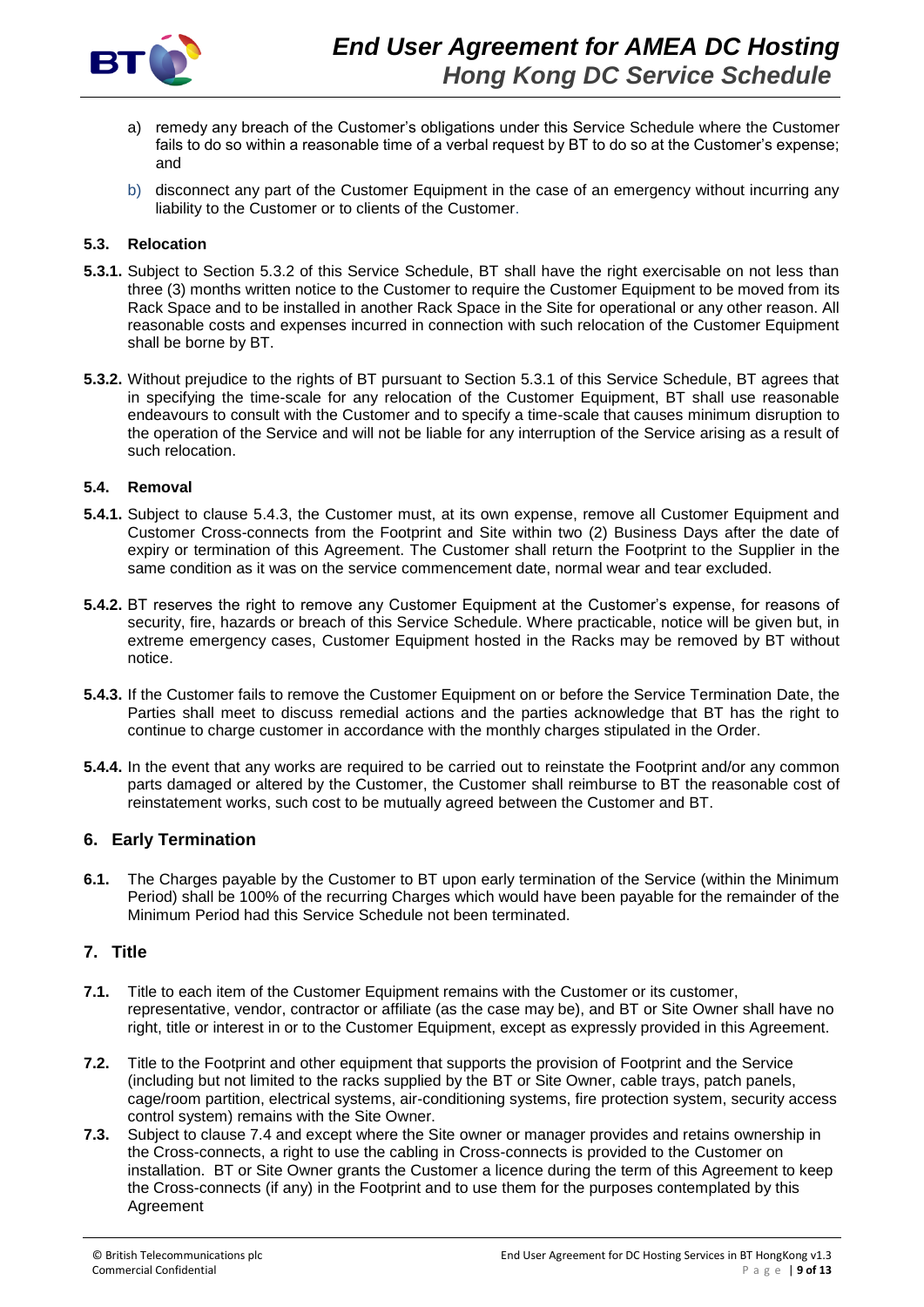

**7.4.** Title to Cross-connects will revert, at no charge, to BT on termination of this Agreement.

## **8. No Lease**

**8.1.** This Service Schedule is a service agreement and does not constitute a lease or sublease of real property. The Customer acknowledges and agrees that it has been granted only a limited, nontransferrable, and non-exclusive licence to use the Footprint in accordance with this Agreement.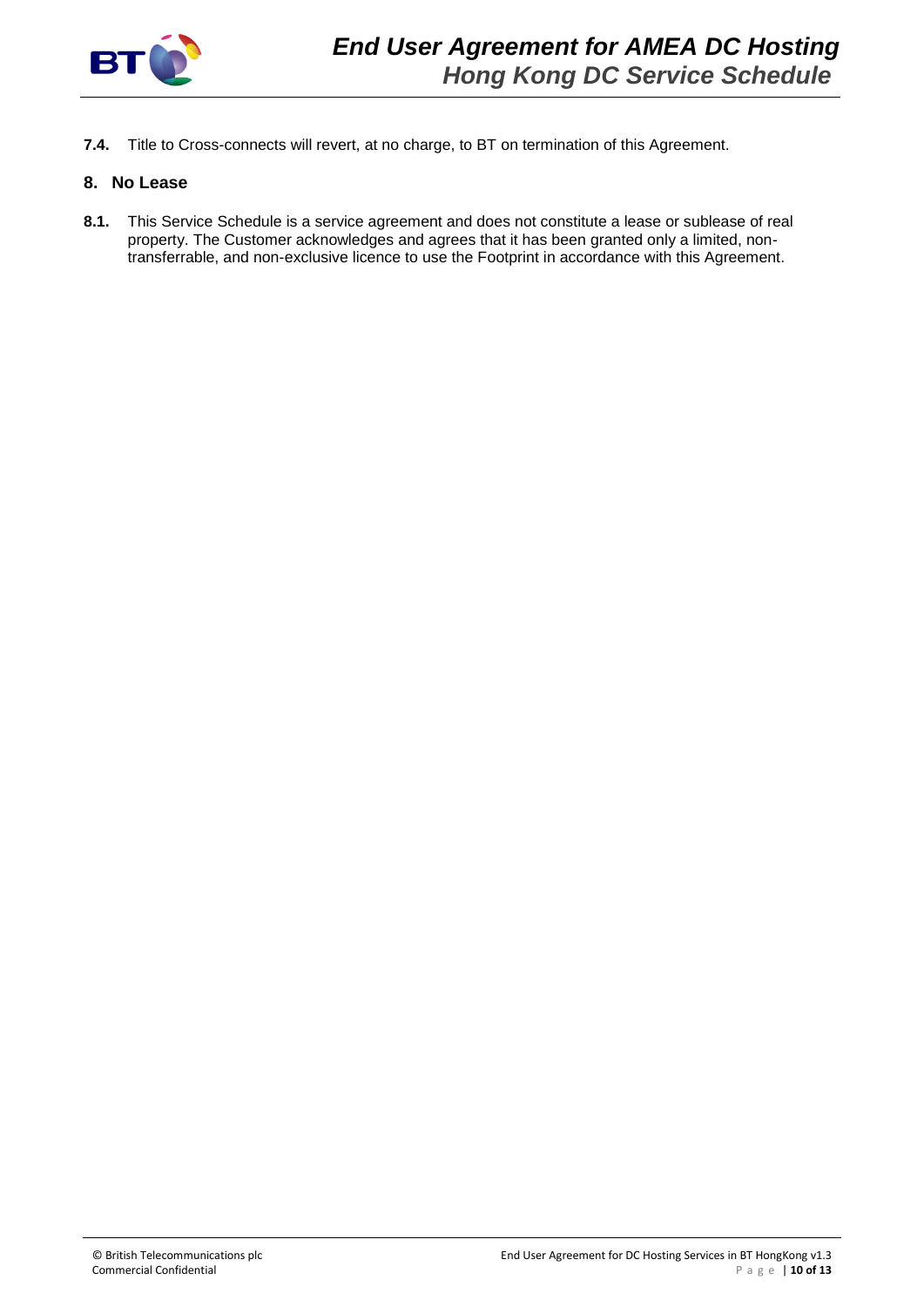

# **BT DATA CENTRE HOSTING SERVICE LEVEL AGREEMENT**

# **1. DATA CENTRE FACILITY AVAILABILITY**

This section of the SLA covers operational status of the Data Centre including electrical power and air conditioning:

#### **1.1. Power Availability**

The Power Supply Availability shall be 99.99% on a monthly basis and shall apply only to the following

#### **1.1.1 UPS Power Supply Systems:**

The power supply availability shall be measured at the main power distribution units (UPS level) inside the Data Centre. These units are fed from 2 different communal sets of UPS with 15 minutes back-up battery. The UPS Power Supply Systems shall be considered to be unavailable if and only if both A and B units fail at the same time.

#### **1.1.2 Emergency Power Supply System (if applicable)**

The power supply availability shall be measured at the main power distribution units (UPS level) inside the Data Centre. These units are fed from communal sets of generators. The Emergency Power Supply System shall be considered to be unavailable if and only if both the A and B units fail at the same time. After each main power failure, there may be a transition time of up to 30 seconds when the power supply units from normal to essential or when the power supply reverts from essential to normal, and such transition time will not be considered to be an unavailability under this SLA

**1.1.3** Performance of the Power System Availability will be measured by the Building Management System ("BMS") report

## **1.2. Cooling Availability**

The Air-conditioning Availability shall be 99.99% on a monthly basis in accordance with the following specifications:

- (i) 20 deg C □□Average room temperature measured at cold aisles □□24 deg C, with deviations of no more than 2 deg C on a daily basis under 100% Equipment load condition; and
- 45% Relative Humidity ("RH") DDAverage room Relative Humidity measured by CRAC units (ii) □□65% RH, with deviations of no more than 10% RH on a daily basis under 100% Equipment load condition.

## **1.3. Service Credit Rebate**

**1.3.1.** If BT fails to meet any one of the obligations set out in Sections 1.1 and 1.2 above, subject to Section 1.4 & 4 of this Service Level Agreement, the Customer is entitled to the following credits, in which the outage(s) occur for the affected component(s) and subjected to BT's maximum credit rebate liability specified in Section 3.

| <b>Items</b>             | <b>Service Level</b>                               | <b>Credit for Breach of SLA</b>                                                                                                                                                                                              |
|--------------------------|----------------------------------------------------|------------------------------------------------------------------------------------------------------------------------------------------------------------------------------------------------------------------------------|
| Availability of<br>Power | 99.99% measured over the<br>monthly service period | For the first 4 Hours of Power outage, 2%<br>a)<br>of the monthly recurring fee on the<br>affected Service(s).<br>For >4 to 12 Hours of Power outage, 3%<br>b)<br>of the monthly recurring fee on the<br>affected Service(s) |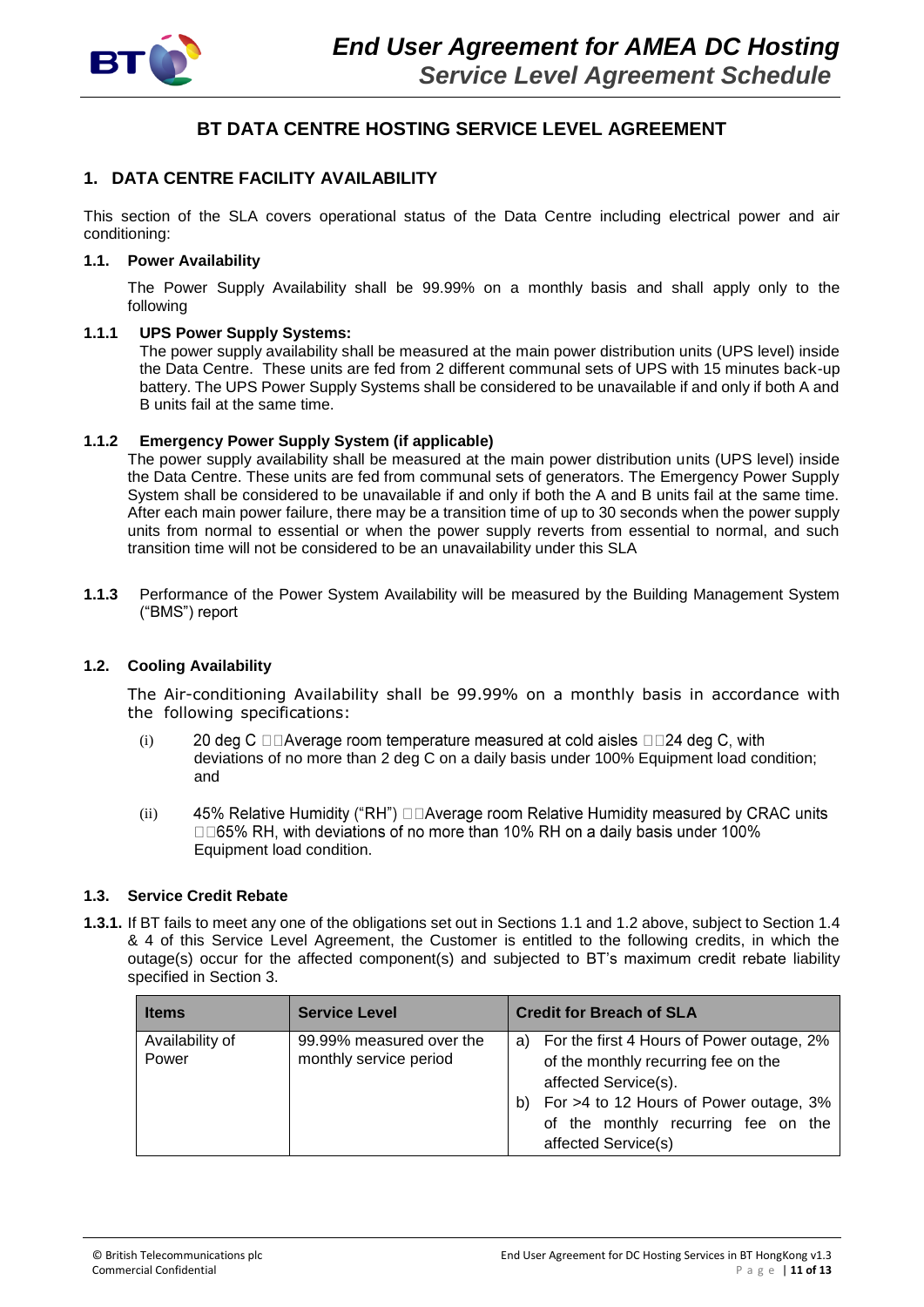

|                            |                                                    | C) | For >12 Hours of Power outage, 4% of<br>the monthly recurring fee on the affected<br>Service(s)                                                                                                                                                                                                                           |
|----------------------------|----------------------------------------------------|----|---------------------------------------------------------------------------------------------------------------------------------------------------------------------------------------------------------------------------------------------------------------------------------------------------------------------------|
| Availability of<br>Cooling | 99.99% measured over the<br>monthly service period | C) | a) For the first 4 Hours of Power outage, 2%<br>of the monthly recurring fee on the<br>affected Service(s).<br>b) For >4 to 12 Hours of Power outage, 3%<br>of the monthly recurring fee on the<br>affected Service(s)<br>For >12 Hours of Power outage, 4% of the<br>monthly recurring fee on the affected<br>Service(s) |

- **1.4.** The Customer acknowledges that downtime shall not be covered by BT which results from or for any of the following reasons:
	- a) The failure of equipment that is not fully owned and managed by BT;
	- b) Maintenance or service interruptions requested by the Customer;
	- c) Customer's acts or failure to act in a timely and/or proper manner when notified to do so by BT (including, without limitation, Customer's failure to permit entry by BT or make facilities or components available to BT for testing or repair; or otherwise to comply with BT' instructions and service requirements);
	- d) Any disruptions that are not within BT control, e.g. act of natural disasters, loss of power at Customer or the power provider premises, change of political and regulation situation, etc.
		- i. components available to BT for testing or repair; or otherwise to comply with BT' instructions and service requirements);
		- ii. Any disruptions that are not within BT control, e.g. act of natural disasters, loss of connection at Customer or the Telco provider premises, change of political & regulation situation, etc.;

# **2. MAXIMUM CREDIT REBATE LIABILITY**

The Customer acknowledges and agrees that if BT fails to meet any one of the obligations set out in above Sections 1 , BT's maximum credit rebate liability in a Calendar Month shall not exceed 15% of the monthly fee as stated in the order.

# **3. EXCLUSIONS TO THE SERVICE LEVEL AGREEMENT**

Notwithstanding anything herein contained to the contrary, Supplier shall not be liable for any failure to perform this SLA (A) if such failure is not solely due to the fault or negligence of BT or its employee(s), agent(s), contractor(s) or licensee(s); or (B) if such failure arises as a result of any decrease of availability or unavailability which is due to (i) inherent defect in the design of any part of the power supply and/or air-conditioning system where such design was specified by the Customer or (ii) inherent defect in the design of any part of any system(s) of the Customer (including but not limited to the Customer's own power supply and/or air-conditioning system) or (iii) the occurrence of a Force Majeure Event or(iv) misuse of the power supply and/or air-conditioning system by the Customer or its employees, servants, agents, contractors or customers or (v) regular preventive maintenance works on the power supply and/or air-conditioning system as agreed in writing by Customer and Supplier from time to time or (vi) any restrictions imposed on BT by the Customer, which prevent or delay the performance of BT's obligations under this SLA including but not limited to restrictions on BT's right of access to the Space resulting in BT's failure to perform necessary maintenance or emergency work in time Any faults caused by the Customer's management or connection of the Service.